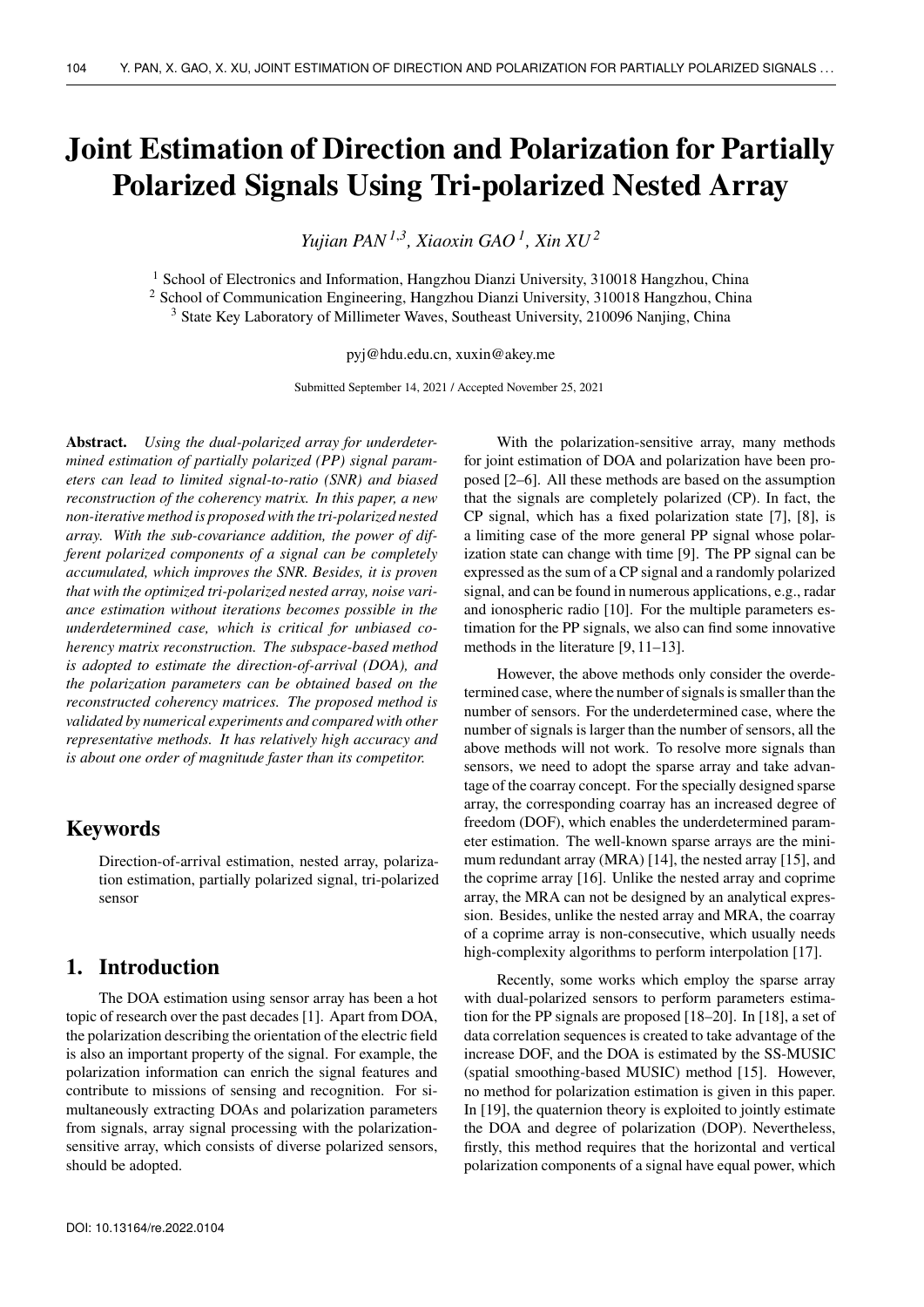limits its practical application. Secondly, the estimation of DOP in this method is biased under the underdetermined case since the estimation of noise variance in that situation is not possible. In [20], the DOAs and noise variance are obtained by solving an annihilating relation based optimization problem, and high-accuracy polarization parameters can be estimated owing to the obtained noise variance. However, this method needs iterative calculations, which results in high computational complexity. Besides, the Hermitian property of the coherency matrix has not been exploited during the coherency matrices reconstruction, which further increases the computational complexity. In addition, these three methods only use dual-polarized sensors, which leads to incomplete power accumulation of different polarized components of a signal and a low SNR.

This paper proposes a method for jointly estimating the DOA and polarization parameters that include the DOP, polarization orientation angle (POA), and polarization ellipticity angle (PEA) for PP signals using a nested array with tri-polarized sensors. First, with the sub-covariance addition, the power of different polarized components of a signal can be completely accumulated, which improves the SNR. Besides, it is proven that the noise variance estimation without iterations becomes possible in the underdetermined case, provided the tri-polarized nested array is designed with a given optimization rule. Then, with the estimated noise variance, the unbiased coherency matrix can obtained by a new method which takes the Hermitian property of the coherency matrix into account. The new proposed method does not require iterative calculations. It is validated by numerical experiments and compared with other representative methods, including the Cramer-Rao bound (CRB). The simulation results show that the proposed method possesses high efficiency and relatively high accuracy.

The major contributions of this article are summarized as follows.

1) A non-iterative and accurate method for joint estimation of DOA and polarization is proposed.

2) It is proven that only with the tri-polarized configuration can the noise variance be estimated by the subspace decomposition method under the underdetermined case. This conclusion is critical for proposing the non-iterative method.

3) A rule for optimizing the nested array is proposed, which is used to achieve unbiased reconstructions of the coherency matrices under the underdetermined case and consequently to obtain the unbiased estimation of polarization.

4) To the best of our knowledge, this is the first time that the CRB of tri-polarization configuration for PP signals that is valid under overdetermined and underdetermined cases is derived.

*Notations*:  $(\cdot)^T$ ,  $(\cdot)^H$ ,  $(\cdot)^*$ , and  $(\cdot)^+$  represent the transpose, conjugate transpose, conjugate, and pseudo-inverse operators, respectively.  $I_L$  denotes the  $L \times L$  identity matrix.

 $vec(\cdot)$  is the operator that creates a column vector by stacking the column vectors of a matrix below one another.  $E\{\cdot\}$  represents the statistical expectation. rank( $\cdot$ ) means the rank of a matrix. diag{ $\cdot$ } represents the operator to form a diagonal matrix with entries of a vector.  $Arg(\cdot)$  takes the principal value of the argument of a complex number.  $\|\cdot\|_2$  represents the  $\ell$ 2 norm. ⊗ denotes the Kronecker product.  $a_i$  denotes the *i*th element of vector **a**. **A**<sub>·, *i*</sub> represents the *j*-th column of **A**, and  $[A]_{i,j}$  represents the element on the *i*-th row and -th column of **A**.

## **2. Signal Model**

Consider the nested array, which is composed of two sub-ULAs. The first one consists of  $L_1$  sensors with interelement spacing  $d = \lambda/2$ , and the second one consists of  $L_2$ sensors with inter-element spacing  $(L_1 + 1)d$  [15].  $\lambda$  represents the signal wavelength. According to [15], the number of sensors will be  $L = L_1 + L_2$ , and the positions of the sensors can be represented by  $\mu d$  where

$$
\mathbf{\mu} = [1, 2, \dots, L_1, L_1 + 1, 2(L_1 + 1), \dots, L_2(L_1 + 1)]^{\mathrm{T}}.
$$
 (1)

In order to enable the array to extract polarization information from signals, we apply the sensors which can receive multiple polarized components of signals to the nested array. However, different from the conventional dual-polarized configuration, we propose to adopt the tri-polarized configuration. In the tri-polarized configuration, each sensor, which is called the tri-polarized sensor, has three output ports corresponding to three orthogonal polarization directions, i.e., x, y, and z directions. With the tri-polarized sensors, the conventional nested array becomes the tri-polarized nested array, which is shown in Fig. 1.

Assume  $K$  far-field uncorrelated narrowband signals from the direction of  $\mathbf{\theta} = [\theta_1, \theta_2, \dots, \theta_K]$  impinge on the array, where  $\theta_k \in [0, \pi]$ . The vector output of the *l*-th sensor at snapshot  $n$  can be written as

$$
\mathbf{\eta}_l[n] = \begin{bmatrix} \eta_{l,x}[n] \\ \eta_{l,y}[n] \\ \eta_{l,z}[n] \end{bmatrix} = \sum_{k=1}^K a_l(\theta_k) \mathbf{C}_k \mathbf{s}_k[n] + \mathbf{v}_l[n] \tag{2}
$$



**Fig. 1.** The tri-polarized nested array.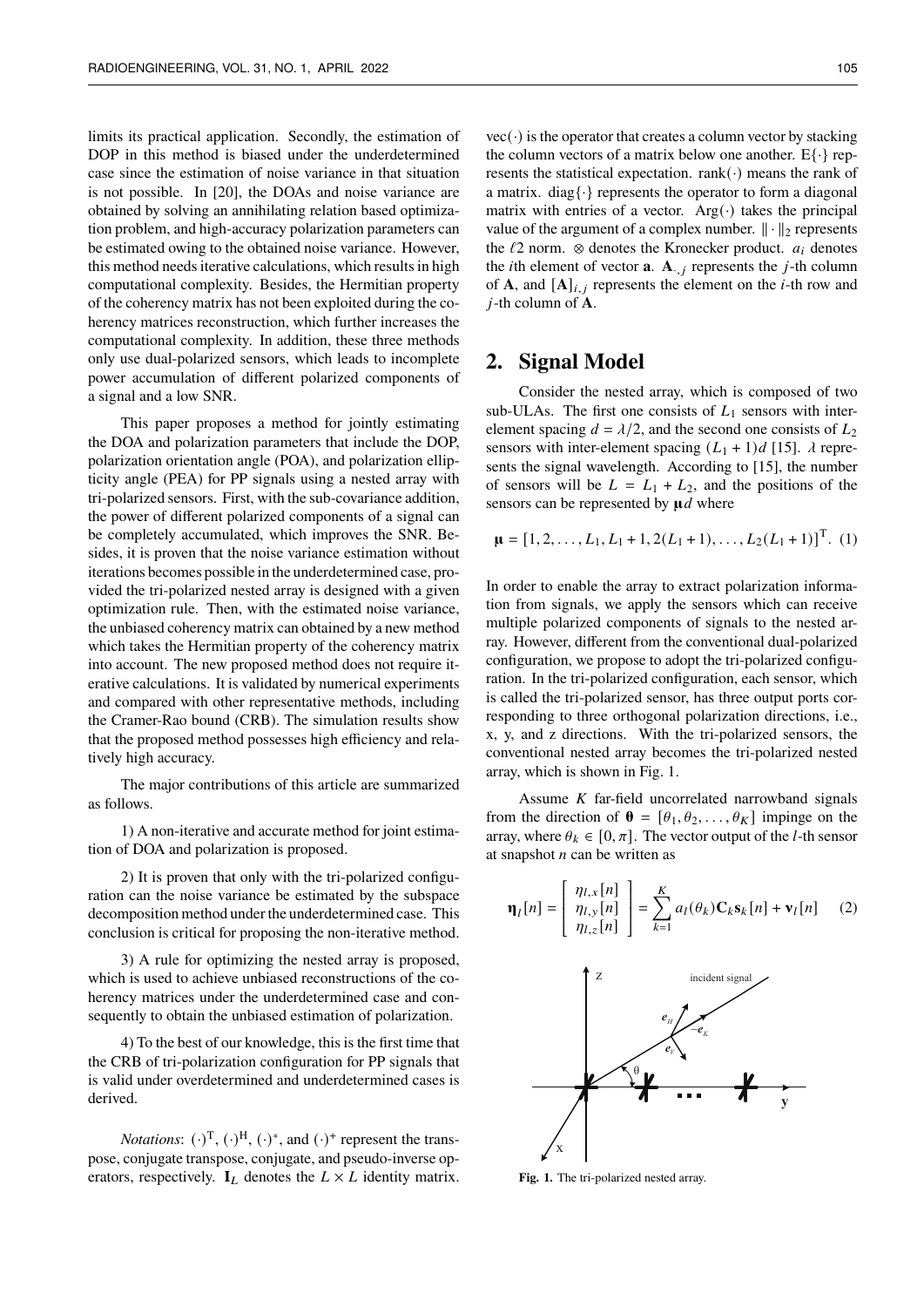where  $\eta_{l,x}[n]$ ,  $\eta_{l,y}[n]$ , and  $\eta_{l,z}[n]$  are the outputs corresponding to the  $x$ ,  $y$ , and  $z$  polarization directions of the  $l$ th sensor, and

$$
\mathbf{C}_k = \left[ \begin{array}{cc} -1 & 0 \\ 0 & \sin \theta_k \\ 0 & -\cos \theta_k \end{array} \right] \tag{3}
$$

is the polarization response matrix of the  $k$ -th signal.  $a_l(\theta_k) = \exp(i2\pi\mu_l d \cos(\theta_k)/\lambda)$  is the spatial response of the k-th signal at the l-th sensor.  $s_k[n]$  =  $[s_{k,H}[n], s_{k,V}[n]]^T$ , where  $s_{k,H}[n]$  and  $s_{k,V}[n]$  are the horizontal and vertical polarization components of the  $k$ -th signal, respectively, and the horizontal and vertical directions are reflected by  $e_H$  and  $e_V$  shown in Fig. 1.  $v_l[n] =$  $[\nu_{l,x}[n], \nu_{l,y}[n], \nu_{l,z}[n]]^{\text{T}}$  is the noise vector corresponding to the x, y, and z polarization directions of the  $l$ -th sensor.  $\mathbf{v}_l[n] \sim \mathcal{CN}(\mathbf{0}, \sigma_n^2 \mathbf{I}_3)$ , where  $\sigma_n^2$  is the noise variance, is temporally and spatially white and uncorrelated with the signals.

The polarization characteristics of the  $k$ -th signal can be captured by the coherency matrix  $\mathbf{R}_{s_k}$ , which is [13], [21]

$$
\mathbf{R}_{s_k} = \mathbf{E}\{\mathbf{s}_k[n]\mathbf{s}_k^{\mathrm{H}}[n]\} = \begin{bmatrix} r_{k,\mathrm{HH}} & r_{k,\mathrm{HV}} \\ r_{k,\mathrm{HV}}^* & r_{k,\mathrm{VV}} \end{bmatrix}
$$
\n
$$
= \frac{\sigma_{k,u}^2}{2} \mathbf{I}_2 + \sigma_{k,c}^2 \mathbf{G}(\alpha_k) \mathbf{w}(\beta_k) \mathbf{w}^{\mathrm{H}}(\beta_k) \mathbf{G}^{\mathrm{H}}(\alpha_k)
$$
\n(4)

where  $r_{k,HH}$  and  $r_{k,VV}$  are the power of horizontal and vertical polarization components of the  $k$ th signal, respectively, and  $r_{k,HV}$  is the correlation coefficient between  $s_{k,H}[n]$  and  $s_{k}$   $\sqrt[n]{n}$ .

$$
\mathbf{G}(\alpha_k) = \begin{bmatrix} \cos \alpha_k & \sin \alpha_k \\ -\sin \alpha_k & \cos \alpha_k \end{bmatrix}
$$
 (5)

and

$$
\mathbf{w}(\beta_k) = \begin{bmatrix} \cos \beta_k \\ j \sin \beta_k \end{bmatrix} .
$$
 (6)

As shown in Fig. 2,  $\alpha_k$  denotes the POA with  $-\pi/2 < \alpha_k \leq$  $\pi/2$ , and  $\beta_k$  denotes the PEA with  $-\pi/4 \leq \beta_k \leq \pi/4$ .  $\sigma_{k,c}^2$ and  $\sigma_{k,u}^2$  represent the power of polarized component and unpolarized component of the  $k$ -th signal, respectively. The DOP of the  $k$ -th signal is determined by the formula

$$
\rho_k = \sigma_{k,c}^2 / (\sigma_{k,u}^2 + \sigma_{k,c}^2). \tag{7}
$$

Thus, for a PP signal, we have  $\rho_k \in (0, 1)$ , and its coherency matrix  $\mathbf{R}_{\mathbf{s}_k}$  has a full rank.



**Fig. 2.** The polarization ellipse.

Now, the all outputs of the tri-polarized nested array can be arranged in the following compact form

$$
\mathbf{\eta}[n] \in \mathbb{C}^{3L \times 1} = [\mathbf{\eta}_l^{\mathrm{T}}[n], \mathbf{\eta}_2^{\mathrm{T}}[n], \dots, \mathbf{\eta}_L^{\mathrm{T}}[n]]^{\mathrm{T}} \qquad (8)
$$

$$
= \mathbf{B}\mathbf{s}[n] + \mathbf{v}[n]
$$

where  $\mathbf{B} \in \mathbb{C}^{3L \times 2K} = [\mathbf{a}(\theta_1) \otimes \mathbf{C}_1, \mathbf{a}(\theta_2) \otimes \mathbf{C}_2, \dots, \mathbf{a}(\theta_K) \otimes \mathbf{C}_K]$  $\mathbf{C}_K$ ], and  $\mathbf{a}(\theta_k) = [a_1(\theta_k), a_2(\theta_k), \dots, a_L(\theta_k)]^T$  is the array steering vector.  $\mathbf{s}[n] = [\mathbf{s}_1^T[n], \mathbf{s}_2^T[n], \dots, \mathbf{s}_K^T[n]]^T$  and  $\mathbf{v}[n] = [\mathbf{v}_1^{\mathrm{T}}[n], \mathbf{v}_2^{\mathrm{T}}[n], \ldots, \mathbf{v}_L^{\mathrm{T}}[n]]^{\mathrm{T}}.$ 

## **3. The Proposed Method**

To make the proposed method easy to follow, we first conclude it in Algorithm 1 and then give the details according to the order of algorithm steps in the following subsections.

| <b>Algorithm 1:</b> Joint estimation of direction and polariza- |
|-----------------------------------------------------------------|
| tion for PP Signals using tri-polarized nested array.           |
| <b>Input:</b> The array output $\eta[n], n = 1, 2, , N$ and     |
| number of signals $K$ .                                         |
| <b>Output:</b> The estimated DOAs and the polarization          |
| parameters, including DOPs, POAs, and                           |
| PEA <sub>s</sub>                                                |
| 1 Optimize the nested array via (11).                           |
| 2 Perform sub-covariance addition via (16).                     |
| 3 Extract the coarray according to (17).                        |
| 4 Restore the rank according to (18).                           |
| 5 Estimate the DOAs via the subspace-based                      |
| method, e.g. the root-MUSIC in $(19)$ and $(20)$ .              |
| 6 Reconstruct the coherency matrices according                  |
| to $(23)$ , $(24)$ , $(26)$ , and $(27)$ .                      |
| 7 Estimate the DOPs, POAs, and PEAs via (28)                    |
| and $(30)$ .                                                    |

#### **3.1 Optimization of the Nested Array**

In Sec. 3.4, we will show that the estimation of the noise variance  $\sigma_n^2$  is critical for the unbiased reconstructions of the coherency matrices, which will be employed for the estimation of polarization. For the underdetermined estimation of noise variance, we need to optimize the nested array. Before giving the optimization rule, we present the following theorem about the rank of  $\mathbf{BR}_s \mathbf{B}^{\text{H}}$ , where  $\mathbf{R}_s = \text{E}\{\mathbf{s}[n]\mathbf{s}^{\text{H}}[n]\}.$ 

**Theorem 1.** *Assume the PP signals are uncorrelated. Then, for the tri-polarized configuration, the rank of* **BRB** <sup>H</sup> *has the following property.*

$$
rank(\mathbf{BR}_s \mathbf{B}^H) \begin{cases} \leq 2K, & \text{if } K < L \\ \leq L + K, & \text{if } L \leq K < 2L \\ \leq 3L, & \text{if } K \geq 2L \end{cases} \tag{9}
$$

*Proof.* See the detailed proof in Appendix A.

Then, according to (8), the covariance matrix **R** can be written as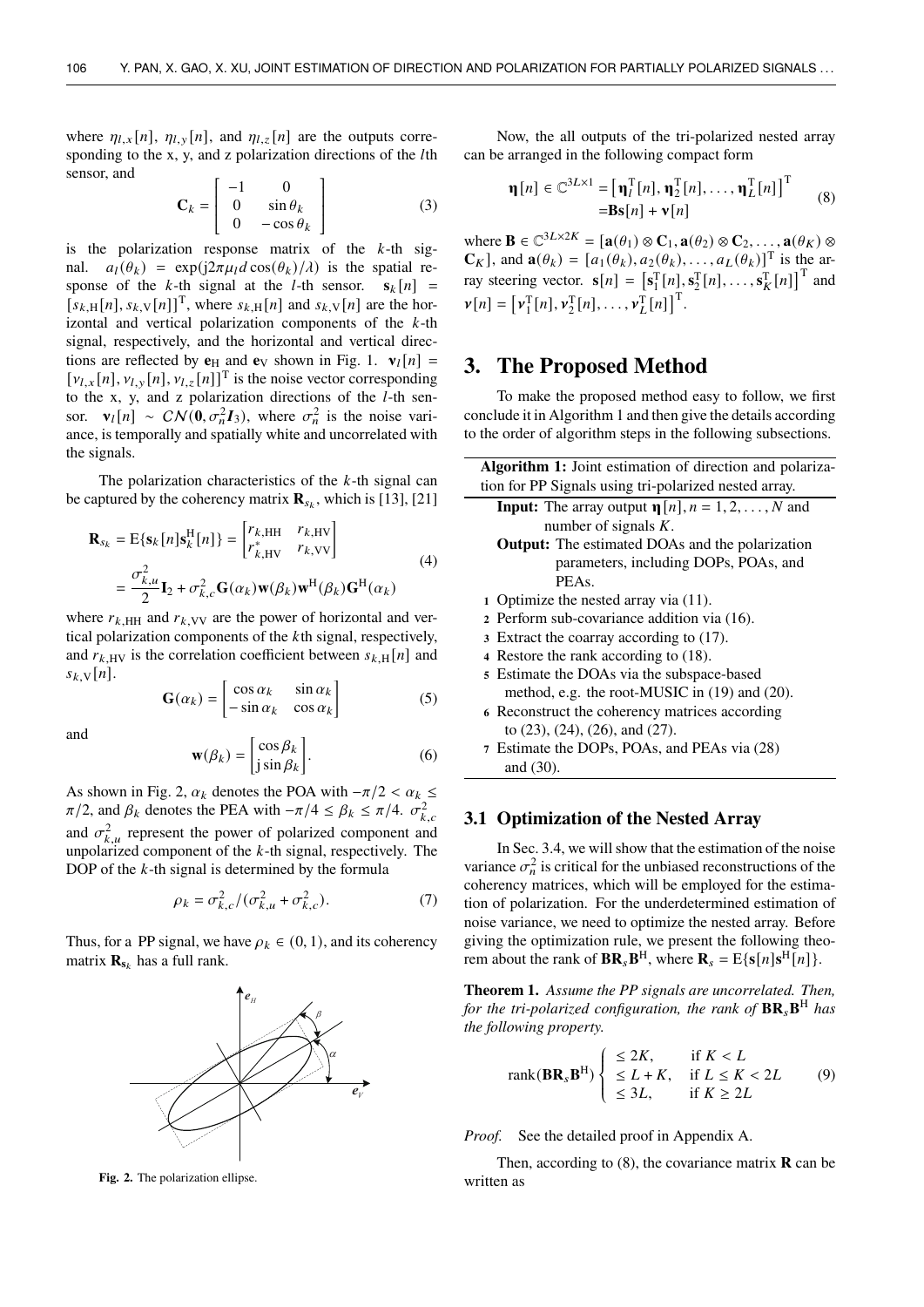$$
\mathbf{R} = \mathbf{B} \mathbf{R}_s \mathbf{B}^{\mathrm{H}} + \sigma_n^2 \mathbf{I}_{3L}.
$$
 (10)

On the basis of Theorem 1, we know, under the overdetermined case, where  $K < L$ , the dimension of the noise subspace of **R** is at least  $3L - 2K$ . Thus, the estimated noise variance can be obtained by averaging the smallest  $3L - 2K$ eigenvalues of **R**. This method can also be valid under the underdetermined case, where  $K \geq L$ , by the introduction of an optimization rule to the nested array. As we know, the largest number of resolvable signals of the nested array is  $(L_1 + 1)L_2 - 1$ . If we set  $(L_1 + 1)L_2 - 1 < 2L$ , which is equivalent to

$$
L_1 < \frac{L_2 + 1}{L_2 - 2} \tag{11}
$$

then according to Theorem 1, the dimension of the noise subspace of **R** is at least  $2L - K$ , and the estimated noise variance can be obtained by averaging the smallest  $2L - K$  eigenvalues of **R**. So, we can optimize the nested array according to (11) in order to enable noise variance estimation under the underdetermined case. It needs to be noted that this noise variance estimation method is not valid for the dual-polarized configuration under the underdetermined case. This is because, under that situation, the dimension of the noise subspace will be zero.

#### **3.2 Coarray Construction by Sub-covariance Addition**

One of the advantages of the nested array is that a coarray can be constructed from its covariance matrix, and the coarray has larger DOF than the original array, which can improve resolution and enable underdetermined parameter estimation. However, due to the full rank property of the coherency matrix in the model of tri-polarized nested array, direct application of conventional procedure [15] on  $\mathbf{R} = \mathbf{E} \{ \mathbf{\eta}[n] \mathbf{\eta}^{\mathrm{H}}[n] \}$  to construct the coarray is infeasible.

To solve this problem, we propose a technique called the sub-covariance addition. Denote the array outputs corresponding to the x, y and z polarization directions by  $\mathbf{x}[n]$ ,  $\mathbf{y}[n]$ , and  $\mathbf{z}[n]$ , respectively. Then, we have

$$
\begin{cases}\n\mathbf{x}[n] = \mathbf{\eta}_{1:3:3L-2}[n] \\
\mathbf{y}[n] = \mathbf{\eta}_{2:3:3L-1}[n] \\
\mathbf{z}[n] = \mathbf{\eta}_{3:3:3L}[n]\n\end{cases}
$$
\n(12)

where  $\mathbf{\eta}_{1:3:3L-2}[n] = [\eta_1[n], \eta_4[n], \dots, \eta_{3L-2}[n]]^T$ , and other expressions are similar. According to (8), the covariance matrices of  $\mathbf{x}[n]$ ,  $\mathbf{y}[n]$ , and  $\mathbf{z}[n]$  can be expressed respectively as

$$
\mathbf{R}_{xx} = \sum_{k=1}^{K} \mathbf{a}(\theta_k) \mathbf{a}^{\mathrm{H}}(\theta_k) r_{k,\mathrm{HH}} + \sigma_n^2 \mathbf{I}_L, \qquad (13)
$$

$$
\mathbf{R}_{yy} = \sum_{k=1}^{K} \mathbf{a}(\theta_k) \mathbf{a}^{\mathrm{H}}(\theta_k) r_{k, \mathrm{VV}} \sin^2 \theta_k + \sigma_n^2 \mathbf{I}_L, \qquad (14)
$$

$$
\mathbf{R}_{zz} = \sum_{k=1}^{K} \mathbf{a}(\theta_k) \mathbf{a}^{\mathrm{H}}(\theta_k) r_{k, \mathrm{VV}} \cos^2 \theta_k + \sigma_n^2 \mathbf{I}_L.
$$
 (15)

Then, by adding these three covariance matrices, we obtain a new covariance matrix, which is

$$
\mathbf{R}' = \mathbf{R}_{xx} + \mathbf{R}_{yy} + \mathbf{R}_{zz}
$$
  
= 
$$
\sum_{k=1}^{K} \mathbf{a}(\theta_k) \mathbf{a}^{H}(\theta_k) p_k + 3\sigma_n^2 \mathbf{I}_L
$$
 (16)

where  $p_k = r_{k,VV} + r_{k,HH} = \sigma_{k,u}^2 + \sigma_{k,c}^2$ . Since  $\mathbf{R}_{xx}, \mathbf{R}_{yy}$  and  $\mathbf{R}_{zz}$  are all the sub-covariance matrices of **R**, we call (16) the sub-covariance addition.

From (16), two points need to be stated. The first is that (16) is similar to the covariance matrix of the conventional nested array model, which means the coarray can be constructed by conventional procedure. The second is that  $k$ -th signal in (16) is the sum of the powers of horizontal and vertical polarization components. Thus, the powers of different polarized components of a signal are completely accumulated. By contrast, in the dual-polarized configuration like [18] and [19], the powers of different polarized components of a signal can at most be partially accumulated.

Then, by vectorizing  $\mathbb{R}'$  and averaging the elements corresponding to the same lags, we can obtain the coarray outputs  $\gamma$ . According to the theory of nested array [15],  $\gamma$  can be written as

$$
\gamma \in \mathbb{C}^{(2L_2(L_1+1)-1)\times 1} = \mathbf{A}'\mathbf{p} + 3\sigma_n^2 \mathbf{i}.\tag{17}
$$

Since the coarray of the nested array is a virtual uniform linear array (ULA), A' is the manifold matrix of a ULA with  $2L_2(L_1 + 1) - 1$  elements and d inter-element spacing.  $\mathbf{p} = [p_1, p_2, \dots, p_k]^\text{T}$ , and **i** is a vector whose middle element is 1 with the remaining elements being 0.

#### **3.3 Toeplitz Matrix for Rank Restoration**

It is worth noting that (17) is a single measurement vector (SMV) model, leading to rank( $E\{\gamma\gamma^H\}) = 1$ . The rank deficiency problem makes it difficult to estimate parameters of multiple signals. The classical solution is the spatial smoothing technique, which has been adopted in [18]. However, this method requires some matrices addition. Here, we replace the spatial smoothing with Toeplitz construction which requires no matrices addition. Especially when the number of sensors is large, the computational complexity of Toeplitz construction will be far less than that of spatial smoothing. By using the Toeplitz construction method, we can obtain a new covariance matrix  $\mathbf{R}_T$  which is expressed as [22]

$$
\mathbf{R}_{\mathrm{T}} = \begin{bmatrix} \gamma_{L_2(L_1+1)} & \gamma_{L_2(L_1+1)-1} & \cdots & \gamma_1 \\ \gamma_{L_2(L_1+1)+1} & \gamma_{L_2(L_1+1)} & \cdots & \gamma_2 \\ \vdots & \vdots & \ddots & \vdots \\ \gamma_{2L_2(L_1+1)-1} & \gamma_{2L_2(L_1+1)-2} & \cdots & \gamma_{L_2(L_1+1)} \end{bmatrix} . (18)
$$

It can be proven that when  $L_2(L_1 + 1) > K$ , we have rank( $\mathbf{R}_T$ ) > K, and the signal subspace of  $\mathbf{R}_T$  is the same as the column space of  $V = [v(\theta_1), v(\theta_2), \dots, v(\theta_K)]$ , where  $v_1(\theta_k) = \exp(i2\pi(l-1)d\cos(\theta_k)/\lambda), l = 1, 2, \ldots, L_2(L_1+1).$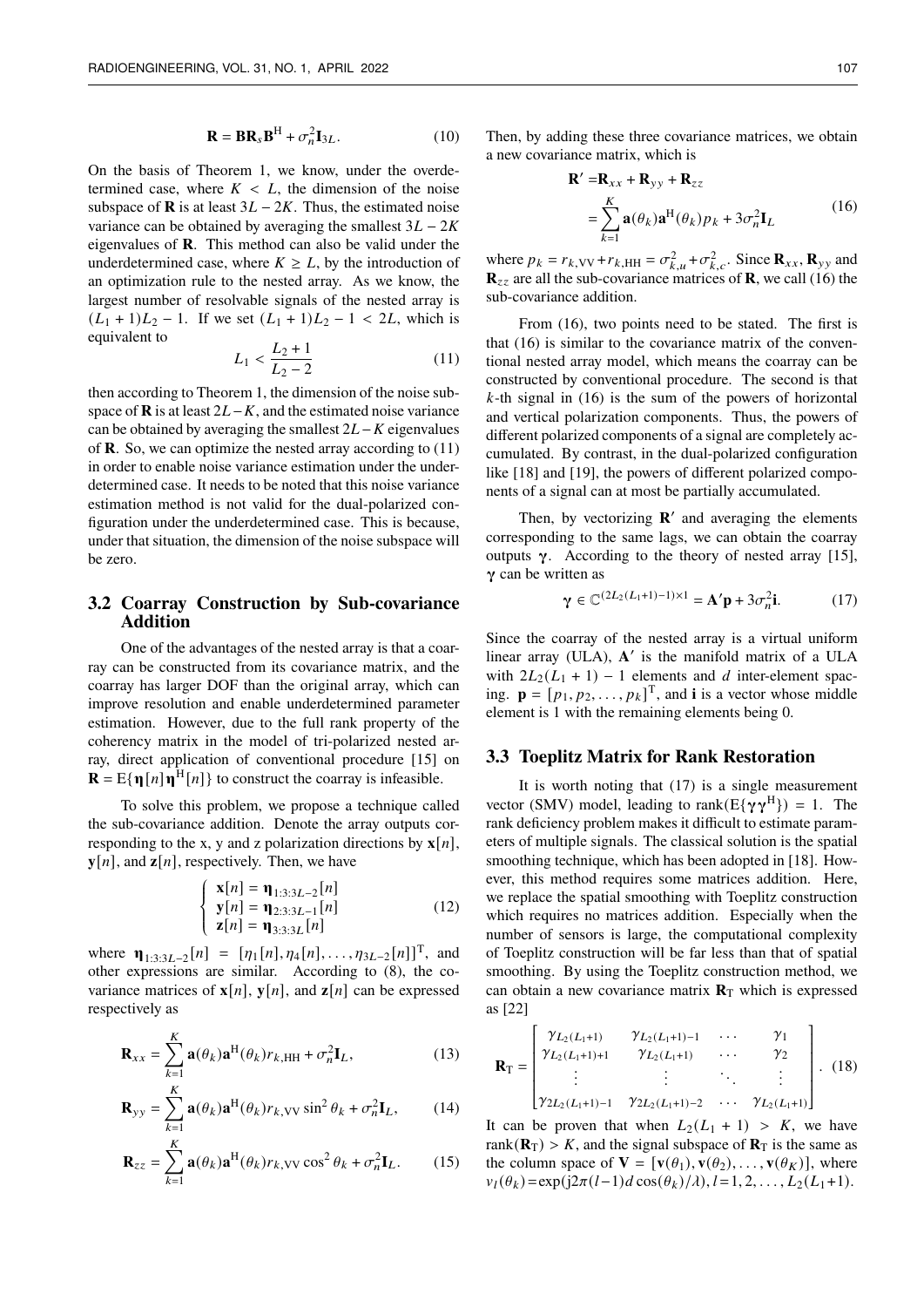#### **3.4 Direction and Polarization Estimation**

For the algorithm realization, all the covariance matrices are estimated by their sample covariance matrices. For example,  $\mathbf{R}_{xx}$  in (13) is estimated by  $\mathbf{R}_{xx}$  =  $\sum_{n=1}^{N}$  **x**[n]**x**<sup>H</sup>[n]/N, where N is the number of snapshots.

1) Direction Estimation

Since the rank of  $\mathbf{R}_{\text{T}}$  is larger than K, we can adopt the subspace-based method, e.g., MUSIC, root-MUSIC, or ESPRIT, to perform DOA estimation. Take the root-MUSIC method for instance. Perform eigendecomposition on **R**T to extract the noise subspace  $U_n$  which is spanned by the eigenvectors corresponding to the smallest  $L_2(L_1 + 1)/2 - K$ eigenvalues, and then construct the following polynomial [23]

$$
f(v) = \mathbf{v}'^{\mathrm{T}} \mathbf{U}_n \mathbf{U}_n^{\mathrm{H}} \mathbf{v}^{\mathrm{T}}
$$
 (19)

where  $\mathbf{v}' = [1, v^{-1}, v^{-2}, \dots, v^{-L_2(L_1+1)+1}]^T$ , and  $\mathbf{v} =$  $[1, v, v^2, \dots, v^{L_2(L_1+1)-1}]^T$ . Denote its K largest roots inside the unit circle by  $v_1, v_2, \ldots, v_K$ . The DOAs can be estimated as

$$
\hat{\theta}_k = \arccos\left[\frac{\angle(\nu_k)\lambda}{2\pi d}\right], \quad k = 1, 2, \dots, K \tag{20}
$$

where  $\angle(\cdot)$  is used to take the principal argument of a complex number.

2) Polarization Estimation

To estimate the polarization, we first need to reconstruct the coherency matrices  $\mathbf{R}_{s_k}, k = 1, 2, ..., K$ . In other words, we first need to estimate  $r_{k,HH}$ ,  $r_{k,VV}$ , and  $r_{k \text{HV}}, k = 1, 2, \ldots, K.$ 

For the estimation of  $r_{k,HH}$ , vectorizing  $\mathbf{R}_{xx}$  and substituting  $\hat{\theta}_k$  into (13), we have

$$
\text{vec}(\mathbf{R}_{xx} - \sigma_n^2 \mathbf{I}_L) = \hat{\mathbf{A}}_1 \mathbf{r}_{HH} \tag{21}
$$

where  $\mathbf{r}_{HH} = [r_{1,HH}, \dots, r_{K,HH}]^T$ , and  $\hat{\mathbf{A}}_1 = [\mathbf{a}^*(\hat{\theta}_1) \otimes \mathbf{a}]$  $\mathbf{a}(\hat{\theta}_1), \ldots, \mathbf{a}^*$ For the estimation of  $r_{k,VV}$ , we additionally introduce  $\mathbf{R}_{yz} = E\{\mathbf{y}[n]\mathbf{z}^H[n]\} =$  $-\sum_{k=1}^{K} \mathbf{a}(\theta_k) \mathbf{a}^{\text{H}}(\theta_k) r_{k,VV} \sin(\theta_k) \cos(\theta_k)$ . Then vectorizing  $\mathbf{R}_{yy}$ ,  $\mathbf{R}_{zz}$ , and  $\mathbf{R}_{yz}$  and replacing  $\theta_k$  with  $\hat{\theta}_k$ , we have

$$
\begin{bmatrix}\n\text{vec}(\mathbf{R}_{yy} - \sigma_n^2 \mathbf{I}_L) \\
\text{vec}(\mathbf{R}_{zz} - \sigma_n^2 \mathbf{I}_L) \\
\text{vec}(\mathbf{R}_{yz})\n\end{bmatrix} = \hat{\mathbf{A}}_2 \mathbf{r}_{VV}
$$
\n(22)

where  $\mathbf{r}_{VV} = [r_{1,VV}, \dots, r_{K,VV}]^T$ , and

$$
\left[\hat{\mathbf{A}}_2\right]_{\cdot,k} = \begin{bmatrix} \sin^2 \hat{\theta}_k \\ \cos^2 \hat{\theta}_k \\ -\sin(\theta_k) \cos(\theta_k) \end{bmatrix} \otimes \left(\mathbf{a}^*(\hat{\theta}_k) \otimes \mathbf{a}(\hat{\theta}_k)\right).
$$

As shown in (21) and (22), we still need to estimate the noise variance  $\sigma_n^2$  in order to achieve unbiased estimations of the coherency matrices. According to Sec. 3.1, the estimated noise variance  $\hat{\sigma}_n^2$  can be obtained by averaging the smallest  $2L - K$  eigenvalues of **R** in the underdetermined case or by averaging the smallest  $3L - 2K$  eigenvalues of **R** 

in the overdetermined case. Then, substituting  $\hat{\sigma}^2$  into (21) and (22), we can estimate  $r_{k,HH}$  and  $r_{k,VV}$ ,  $k = 1, 2, \ldots, K$ by

$$
\hat{\mathbf{r}}_{HH} = \hat{\mathbf{A}}_1^+ \text{vec}(\mathbf{R}_{xx} - \hat{\sigma}_n^2 \mathbf{I}_L) \tag{23}
$$

and

$$
\hat{\mathbf{r}}_{\rm VV} = \hat{\mathbf{A}}_2^+ \begin{bmatrix} \text{vec}(\mathbf{R}_{\rm yy} - \hat{\sigma}_n^2 \mathbf{I}_L) \\ \text{vec}(\mathbf{R}_{\rm zz} - \hat{\sigma}_n^2 \mathbf{I}_L) \\ \text{vec}(\mathbf{R}_{\rm yz}) \end{bmatrix},\tag{24}
$$

respectively.

For the estimation of  $r_{k,HV}$ , we introduce  $\mathbf{R}_{xy}$  =  $E\{\mathbf{x}[n]\mathbf{y}_{\text{H}}^{\text{H}}[n]\} = -\sum_{k=1}^{K} \mathbf{a}(\theta_k) \mathbf{a}_{\text{H}}^{\text{H}}(\theta_k) r_{k,\text{HV}} \sin \theta_k \text{ and } \mathbf{R}_{xz}$  $E\{\mathbf{x}[n]\mathbf{z}^{\mathrm{H}}[n]\} = \sum_{k=1}^{K} \mathbf{a}(\theta_k) \mathbf{a}^{\mathrm{H}}(\theta_k) r_{k, \mathrm{HV}} \cos \theta_k$ . Then we can derive the following equation

$$
\text{vec}(\mathbf{R}_{xz}) - \text{vec}(j\mathbf{R}_{xy}) = \hat{\mathbf{A}}_1 \hat{\mathbf{\Phi}} \mathbf{r}_{HV}
$$
 (25)

where  $\hat{\Phi}$  = diag{[exp(j $\hat{\theta}_1$ ),..., exp(j $\hat{\theta}_K$ )]<sup>T</sup>}, and **r**<sub>HV</sub> =  $[r_{1,HV}, \ldots, r_{K,HV}]^{T}$ . Then  $r_{k,HV}, k = 1, 2, \ldots, K$  can be estimated by

$$
\hat{\mathbf{r}}_{\rm HV} = (\hat{\mathbf{A}}_1 \hat{\mathbf{\Phi}})^+ \left[ \text{vec}(\mathbf{R}_{xz}) - \text{vec}(\mathbf{j} \mathbf{R}_{xy}) \right]. \tag{26}
$$

Then, the  $K$  coherency matrices can be reconstructed as

$$
\begin{bmatrix}\n\text{vec}(\hat{\mathbf{R}}_{s_1}) \\
\text{vec}(\hat{\mathbf{R}}_{s_2}) \\
\vdots \\
\text{vec}(\hat{\mathbf{R}}_{s_K})\n\end{bmatrix} = \text{vec}\left([\hat{\mathbf{r}}_{HH}, \hat{\mathbf{r}}_{HV}^*, \hat{\mathbf{r}}_{HV}, \hat{\mathbf{r}}_{VV}]^T\right) (27)
$$

where the Hermitian property of the coherency matrix is exploited.

At last, the polarization parameters of the  $k$ -th signal can be estimated based on the reconstructed coherency matrix  $\hat{\mathbf{R}}_{s_k}$ ,  $k = 1, 2, ..., K$ . Assume that the two eigenvalues of the matrix  $\hat{\mathbf{R}}_{s_k}$  are  $u_{k,1}$  and  $u_{k,2}$  that satisfy  $u_{k,1} > u_{k,2}$ , and the eigenvector corresponding to  $u_{k,2}$  is  $\xi_k = [\xi_{k,1}, \xi_{k,2}]^T$ . Then, according to the definition of coherency matrix in (4), the DOP of the  $k$ -th signal can be estimated as

$$
\hat{\rho}_k = \frac{u_{k,1} - u_{k,2}}{u_{k,1} + u_{k,1}}.\tag{28}
$$

Moreover, on the basis of subspace orthogonality, it is easy to find that the POA and PEA of the  $k$ -th signal can be estimated by solving the following equations

$$
[\mathbf{G}(\alpha_k)\mathbf{w}(\beta_k)]^{\mathrm{H}}\mathbf{\xi}_k = \mathbf{0}
$$
 (29)

and the solutions are

$$
\hat{\alpha}_k = \text{Arg}(\omega)/2, \quad \hat{\beta}_k = \pi/4 - \arctan|\omega| \quad (30)
$$

where

$$
\omega = \frac{j\xi_{k,2} - \xi_{k,1}}{j\xi_{k,2} + \xi_{k,1}}.
$$
\n(31)

The proof of (30) can be found in Appendix B.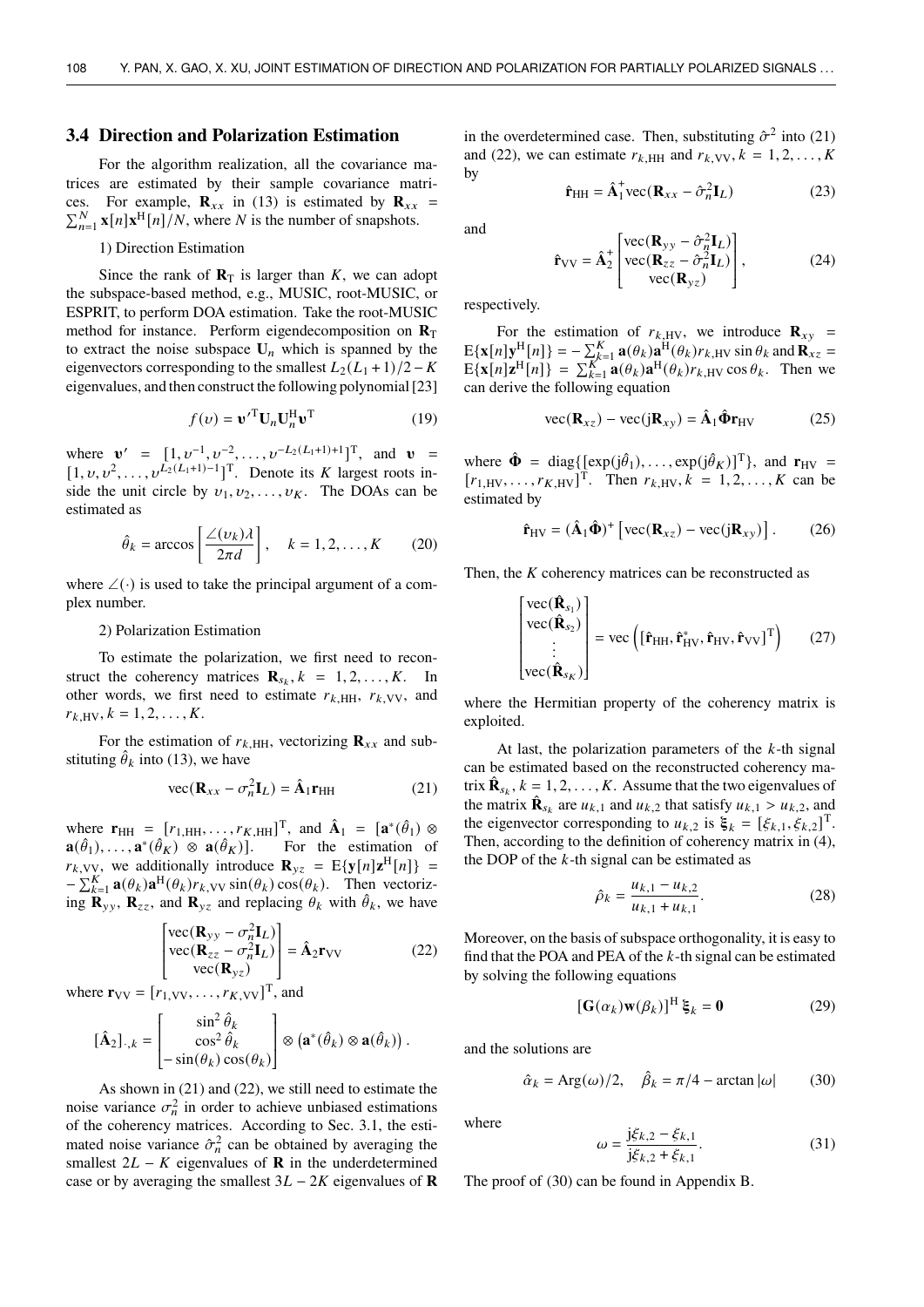| <b>Parameter</b> | Signal 1       | Signal 2         | Signal 3         | Signal 4        | Signal 5     | Signal 6         | Signal 7         | Signal 8         |
|------------------|----------------|------------------|------------------|-----------------|--------------|------------------|------------------|------------------|
| <b>DOA</b>       | $30.00^\circ$  | $47.14^{\circ}$  | $64.29^\circ$    | $81.43^{\circ}$ | 98.57°       | $115.71^{\circ}$ | $132.86^{\circ}$ | $150.00^{\circ}$ |
| <b>DOP</b>       | 0.90           | 0.90             | 0.90             | 0.90            | 0.90         | 0.90             | 0.90             | 0.90             |
| <b>POA</b>       | $-60.00^\circ$ | $-42.86^{\circ}$ | $-25.71^{\circ}$ | $-8.57^{\circ}$ | $8.57^\circ$ | $25.71^{\circ}$  | $42.86^\circ$    | $60.00^\circ$    |
| <b>PEA</b>       | $-36.00^\circ$ | $-25.71^{\circ}$ | $-15.43^{\circ}$ | $-5.14^{\circ}$ | $5.14^\circ$ | $15.43^{\circ}$  | $25.71^{\circ}$  | $36.00^{\circ}$  |

**Tab. 1.** The parameters of the PP signals.

#### **3.5 Computational Complexity Analysis**

In Algorithm 1, the most time-consuming steps are step 5, step 6, and step 7. In step 5, if the root-MUSIC method is used, the operations of eigendecomposition and polynomial rooting requires  $O((L_2(L_1+1))^3)$  and  $O((2L_2(L_1 + 1) - 1)^3)$ , respectively. In step 6, the most time-consuming operations are the calculations of (23), (24), and (26), which cost  $O(K^2(L^2 + K))$ ,  $O(K^2(3L^2 + K))$ , and  $O(K^2(L^2 + K))$ , respectively. In step 7, the most timeconsuming operations are the eigendecomposition of  $K$  2by-2 matrices, which requires  $O(8K)$  in total. The computational complexity of the proposed method is also reflected by the algorithm runtime in the simulation part.

## **4. Simulation Results**

In this section, we evaluate the performance of the proposed method by numerical simulations. The layout of the nested array is set as  $L_1 = L_2 = 3$ , which satisfies the optimization rule in (11). Thus, the number of physical sensors is  $L = L_1 + L_2 = 6$ . We consider the underdetermined case, which is more challenging than the overdetermined case. Assume there are eight signals, which is larger than the number of sensors. The DOAs, DOPs, POAs, and PEAs used in all simualtions are listed in Tab. 1. For performance comparison, the method in [20] labeled as ANN, the method in [18] labeled as SS-MUSIC, and the method in [19] labeled as Quaternion are chosen. The CRB of the estimation whose derivation is shown in Appendix C is also included as the performance reference. The simulation are run by Matlab 2021a on a computer equipped with AMD 3900x CPU and 64GB RAM. The code of the proposed method will be avaiable at https://github.com/pyj8711/EfficientJDP upon acceptance of the paper.

In the first simulation, we show the validity of the proposed method. The SNR is set as 10 dB, and the number of snapshots is set as 500. The proposed method is trialed 10 times on independent and identically distributed samples. The estimations of DOAs, DOPs, POAs, and PEAs for eight signals in ten trials are shown in Fig. 3. It can be found from Fig. 3 that all the estimated DOAs and polarization parameters are close to their true values.

In the second simulation, the proposed method and the other methods are compared with respect to the DOA estimation performance. The performance is evaluated by rootmean-square error (RMSE) of DOA estimation, which is defined by

RMSE<sub>DOA</sub> = 
$$
\sqrt{\frac{1}{Q} \sum_{q=1}^{Q} \frac{\|\theta - \hat{\theta}^{(q)}\|_2^2}{K}}
$$
 (32)

where  $\hat{\theta}^{(q)}$  contains the estimated DOAs in the q-th Monte Carlo trial, and  $Q$  is the number of Monte Carlo trials. Here we set  $Q = 500$ . Firstly, the number of snapshots is fixed at 200, and the SNR varies from –10 dB to 10 dB, the results of which are shown in Fig. 4. Then, the SNR is fixed at –5 dB, and the number of snapshots varies from 50 to 500, the results of which are shown in Fig. 5.



**Fig. 3.** The estimated DOAs and polarization parameters of ten trials: (a) DOA, (b) DOP, (c) POA, (d) PEA.



**Fig. 4.** RMSE of DOA estimation under different SNRs.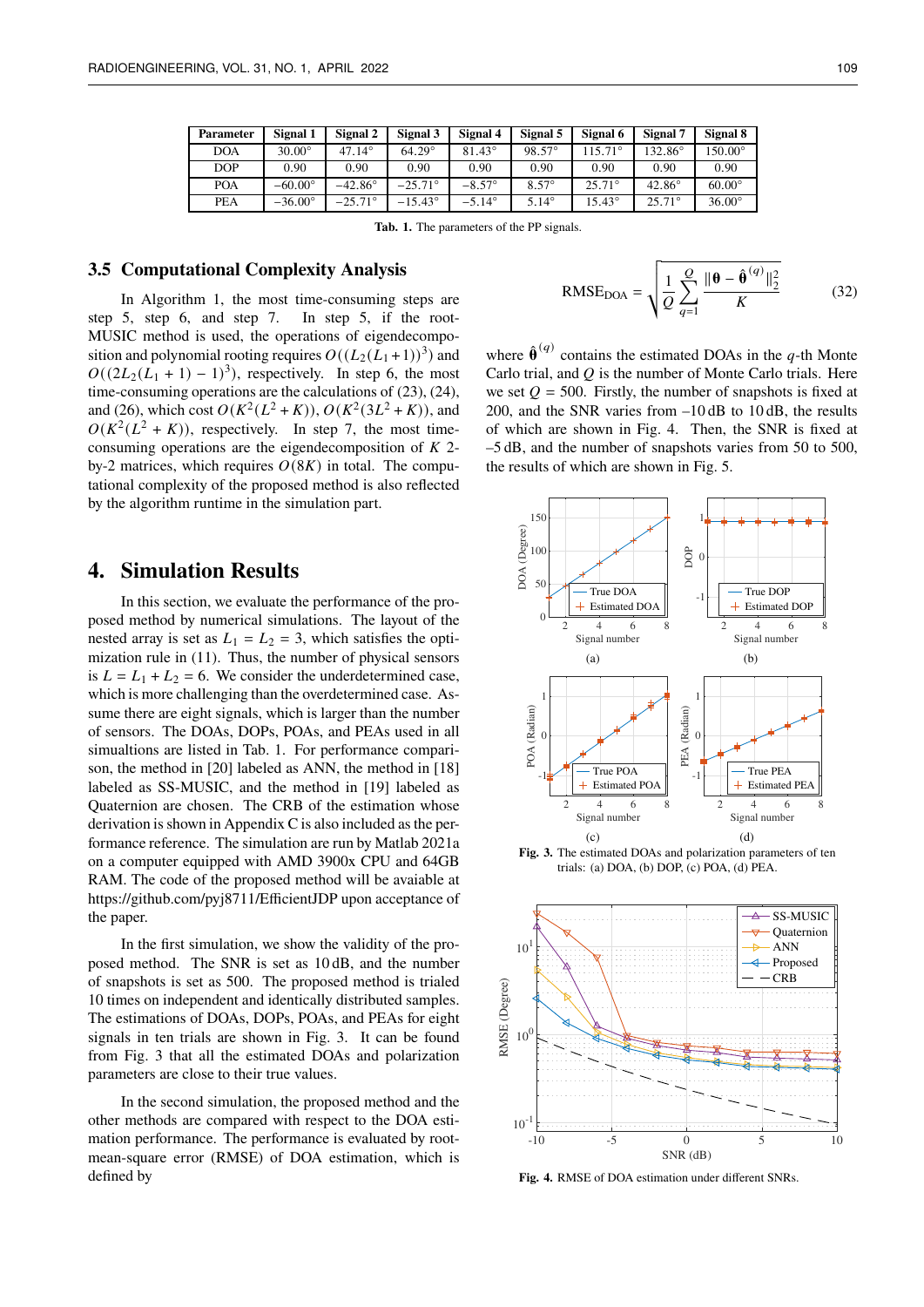

**Fig. 5.** RMSE of DOA estimation under different number of snapshots.

From Fig. 4 and Fig. 5, it can be found that the accuracy of the Quaternion method is the worst. This is because the Quaternion requires the powers of the horizontal and vertical polarization components of a signal to be equal. However, this requirement has not been satisfied here. The ANN is better than SS-MUSIC and Quaternion. The proposed method has the highest accuracy under different SNRs and under different numbers of snapshots.

In the third simulation, the proposed method and the other methods are compared with respect to the DOP estimation performance. Since the SS-MUSIC method can not estimate the DOP, it is omitted in this simulation. The performance is evaluated by the RMSE of DOP estimation, which is defined by

RMSE<sub>DOP</sub> = 
$$
\sqrt{\frac{1}{Q} \sum_{q=1}^{Q} \frac{\|\rho - \hat{\rho}^{(q)}\|_2^2}{K}}
$$
 (33)

where  $\mathbf{\rho} = [\rho_1, \rho_2, \dots, \rho_K]$ , and  $\hat{\mathbf{\rho}}^{(q)}$  contains the estimated DOps in the q-th Monte Carlo trial. Here we set  $Q = 500$ . Firstly, the number of snapshots is fixed at 500, and the SNR varies from –10 dB to 10 dB, the results of which are shown in Fig. 6. Then, the SNR is fixed at 5 dB, and the number of snapshots varies from 50 to 500, the results of which are shown in Fig. 7. It can be seen that the DOP estimation accuracy of the proposed method is far better than that of the Quaternion method. This performance difference comes from three aspects. Firstly, the proposed method adopts the tri-polarized configuration, which can completely accumulate the power of a signal. Secondly, the noise variance is estimated in the proposed method, which leads to an unbiased estimation of DOP. Thirdly, the proposed method does not require the powers of the horizontal and vertical polarization components of a signal to be equal. However, under low SNR situation, the proposed method has lower DOP estimation accuracy than the ANN method. This is because, under low SNR situation, the ANN can estimate the noise variance more accurately than the proposed method, leading to a more accurate reconstruction of the coherency matrix.



**Fig. 6.** RMSE of DOP estimation under different SNRs.



**Fig. 7.** RMSE of DOP estimation under different number of snapshots.

|            | Algorithm $\vert$ SNR = -10 dB $\vert$ SNR = 0 dB $\vert$ SNR = 10 dB |            |            |
|------------|-----------------------------------------------------------------------|------------|------------|
| Quaternion | $1.2e - 3$                                                            | $1.1e-3$   | $1.2e-3$   |
| <b>ANN</b> | $9.2e - 3$                                                            | $5.6e - 3$ | $5.4e - 3$ |
| Proposed   | $6.0e-4$                                                              | $5.9e - 4$ | $6.1e-4$   |

**Tab. 2.** The runtime comparison under different SNRs, unit: sec.

At last, the proposed method and the other methods are compared with respect to the computational complexity. The SS-MUSIC method is omitted in this simulation, since it does not estimate the DOP. The number of snapshots is fixed at 200, and the SNR is set as –10 dB, 0 dB, and 10 dB. The runtime of different methods under different situation is shown in Tab. 2. We can find the ANN is the slowest method since it needs iterative calculations. Also, it consumes more time under low SNR situation than under high SNR situation. This is because the number of iterations in ANN under low SNR situation is larger than that under high SNR situation. The proposed method has the highest speed, and it is about one order of magnitude faster than the ANN method.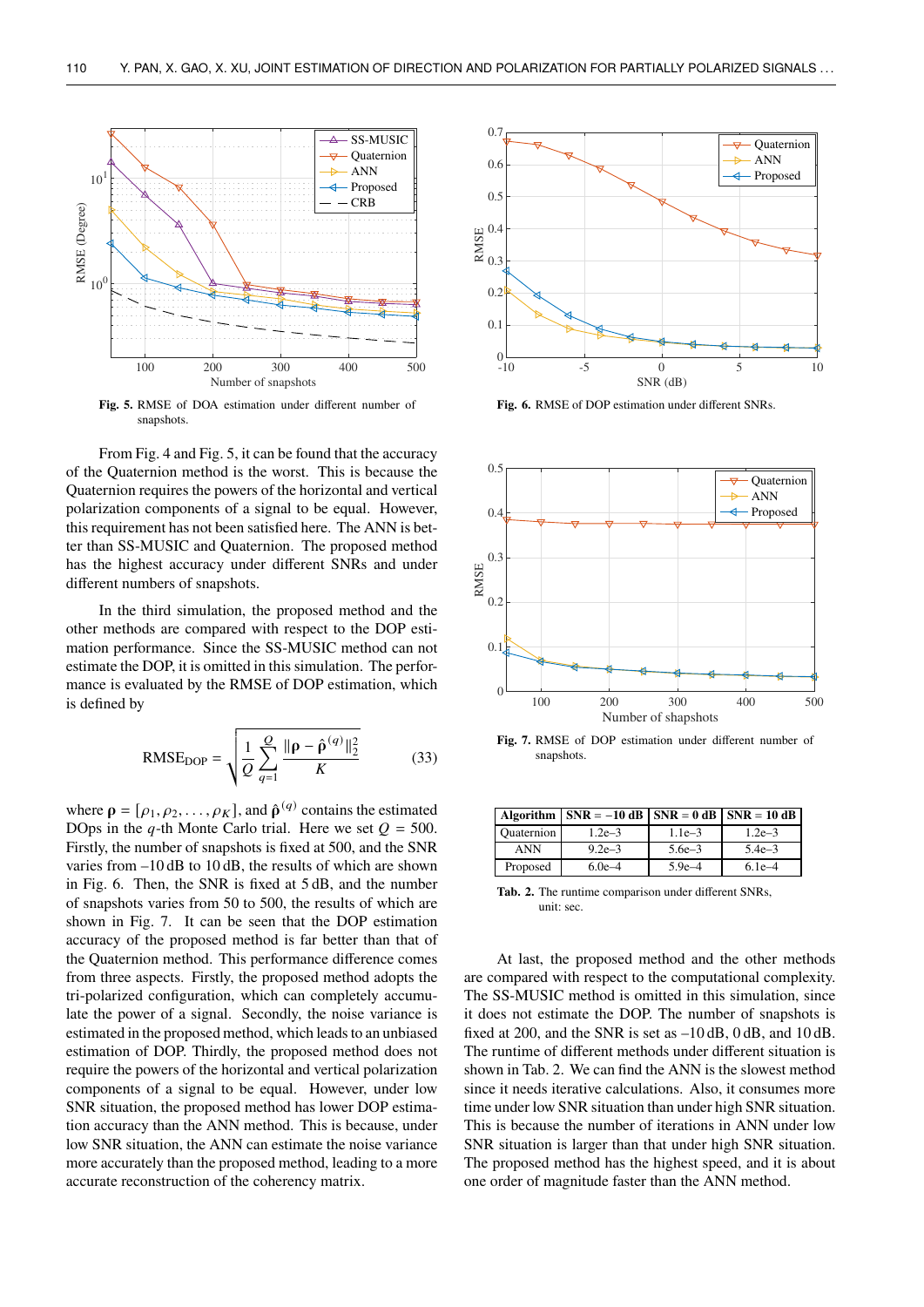# **5. Conclusion**

In this paper, we introduce a non-iterative method for estimating the DOAs and polarizations of multiple PP signals using the tri-polarized nested array. First, with the subcovariance addition, the power of different polarized components of a signal can be completely accumulated, which improves the SNR. Besides, it is proven that the noise variance estimation without iterations becomes possible in the underdetermined case, provided the tri-polarized nested array is designed with a given optimization rule. The new proposed method does not require iterative calculations. It is validated by numerical experiments and compared with other representative methods. The simulation results show that the proposed method possesses high efficiency and relatively high accuracy.

# **Acknowledgments**

This work was supported by the National Natural Science Foundation of China under Grant number 61701145 and the Open Research Program of State Key Laboratory of Millimeter Waves under Grant number K202034.

# **References**

- [1] KRIM, H., VIBERG, M. Two decades of array signal processing research: the parametric approach. *IEEE Signal Processing Magazine*, 1996, vol. 13, no. 4, p. 67–94. DOI: 10.1109/79.526899
- [2] LAN, X., LIU, W., NGAN, H. Y. Joint DOA and polarization estimation with crossed-dipole and tripole sensor arrays. *IEEE Transactions on Aerospace and Electronic Systems*, 2020, vol. 56, no. 6, p. 4965–4973. DOI: 10.1109/TAES.2020.2990571
- [3] WONG, K. T., ZOLTOWSKI, M. D., RAIDA, Z. Closed-form direction finding and polarization estimation with arbitrarily spaced electromagnetic vector-sensors at unknown locations. *IEEE Transactions on Antennas and Propagation*, 2000, vol. 48, no. 5, p. 671–681. DOI: 10.1109/8.855485
- [4] LI, L., ZOLTOWSKI, M. D. Root-MUSIC-based direction-finding and polarization estimation using diversely polarized possibly collocated antennas. *IEEE Antennas and Wireless Propagation Letters*, 2004, vol. 3, p. 129–132. DOI: 0.1109/LAWP.2004.831083
- [5] CHEN, H., WANG, W., LIU, W. Joint DOA, range, and polarization estimation for rectilinear sources with a cold array. *IEEE Wireless Communications Letters*, 2019, vol. 8, no. 5, p. 1398–1401. DOI: 10.1109/LWC.2019.2919542
- [6] YUAN X. Coherent sources direction finding and polarization estimation with various compositions of spatially spread polarized antenna arrays. *Signal Processing*, 2014, vol. 102, no. 9, p. 265–281. DOI: 10.1016/J.SIGPRO.2014.03.041
- [7] LAN, X., LIU, W. Direction of arrival estimation based on a mixed signal transmission model employing a linear tripole array. *IEEE Access*, 2021, vol. 9, p. 47828–47841. DOI: 10.1109/ACCESS.2021.3068621
- [8] DING, J., YANG, M., CHEN, B., et al. A single triangular SS-EMVS aided high-accuracy DOA estimation using a multi-scale L-shaped sparse array. *EURASIP Journal on Advances in Signal Processing*, 2019, vol. 2019, no. 1, p. 1–15. DOI: 10.1186/s13634-019-0642-4
- [9] LI, J., STOICA, P. Efficient parameter estimation of partially polarized electromagnetic waves.*IEEE Transactions on Signal Processing*, 1994, vol. 42, no. 11, p. 3114–3125. DOI: 10.1109/78.330371
- [10] SKOLNIK, M. I. *Radar Handbook*. New York: McGraw-Hill, 2008. ISBN: 0-07-057913-X
- [11] WU, M., MENG, T., HUANG J., et al. DOA estimation of partially polarized signals using conjugate MUSIC. In *13th IEEE International Conference on Electronic Measurement Instruments (ICEMI)*. Yangzhou (China), 2017, p. 410–414. DOI: 10.1109/ICEMI.2017.8265977
- [12] HO, K. C., TAN, K. C., TAN, B. T. G. Efficient method for estimating directions-of-arrival of partially polarized signals with electromagnetic vector sensors. *IEEE Transactions on Signal Processing*, 1997, vol. 45, no. 10, p. 2485–2498. DOI: 10.1109/78.640714
- [13] HE, J., AHMAD, M. O., SWAMY, M. N. S. Near-field localization of partially polarized sources with a cross-dipole array. *IEEE Transactions on Aerospace and Electronic Systems*, 2013, vol. 49, no. 2, p. 857–870. DOI: 10.1109/TAES.2013.6494385
- [14] MOFFET, A. Minimum-redundancy linear arrays. *IEEE Transactions on Antennas and Propagation*, 1968, vol. 16, p. 172–175. DOI: 10.1109/TAP.1968.1139138
- [15] PAL, P., VAIDYANATHAN, P. P. Nested arrays: A novel approach to array processing with enhanced degrees of freedom. *IEEE Transactions on Signal Processing*, 2010, vol. 58, no. 8, p. 4167–4181. DOI: 10.1109/TSP.2010.2049264
- [16] VAIDYANATHAN, P., PAL, P. Sparse sensing with co-prime samplers and arrays. *IEEE Transactions on Signal Processing*, 2011, vol. 59, no. 2, p. 573–586. DOI: 10.1109/TSP.2010.2089682
- [17] ZHOU, C., GU, Y., FAN, X., et al. Direction-of-arrival estimation for coprime array via virtual array interpolation. *IEEE Transactions on Signal Processing*, 2018, vol. 66, no. 22, p. 5956–5971. DOI: 10.1109/TSP.2018.2872012
- [18] HE, J., ZHANG, Z., SHU, T., et al. Direction finding of multiple partially polarized signals with a nested cross-diople array. *IEEE Antennas and Wireless Propagation Letters*, 2017, vol. 16, p. 1679–1682. DOI: 10.1109/LAWP.2017.2665591
- [19] SHU, T., HE, J., HAN, X., et al. Joint DOA and degree-of-polarization estimation of partially-polarized signals using nested arrays. *IEEE Communications Letters*, 2020, vol. 24, no. 10, p. 2182–2186. DOI: 10.1109/LCOMM.2020.3004369
- [20] PAN, Y., GAO, X., XU, X. Underdetermined estimation of multiple parameters for partially polarized signals with dual-polarized coprime array. *IEEE Communications Letters*, 2021, vol. 25, no. 9, p. 2923–2927. DOI: 10.1109/LCOMM.2021.3096077
- [21] NEHORAI, A., PALDI, E. Vector-sensor array processing for electromagnetic source localization. *IEEE Transactions on Signal Processing*, 1994, vol. 42, no. 2, p. 376–398. DOI: 10.1109/78.275610
- [22] LIU, C., VAIDYANATHAN, P. P. Remarks on the spatial smoothing step in coarray MUSIC. *IEEE Signal Processing Letters*, 2015, vol. 22, no. 9, p. 1438–1442. DOI: 10.1109/LSP.2015.2409153
- [23] RAO, B. D., HARI, K. S. Performance analysis of root-music. *IEEE Transactions on Acoustics, Speech, and Signal Processing*, 1989, vol. 37, no. 12, p. 1939–1949. DOI: 10.1109/29.45540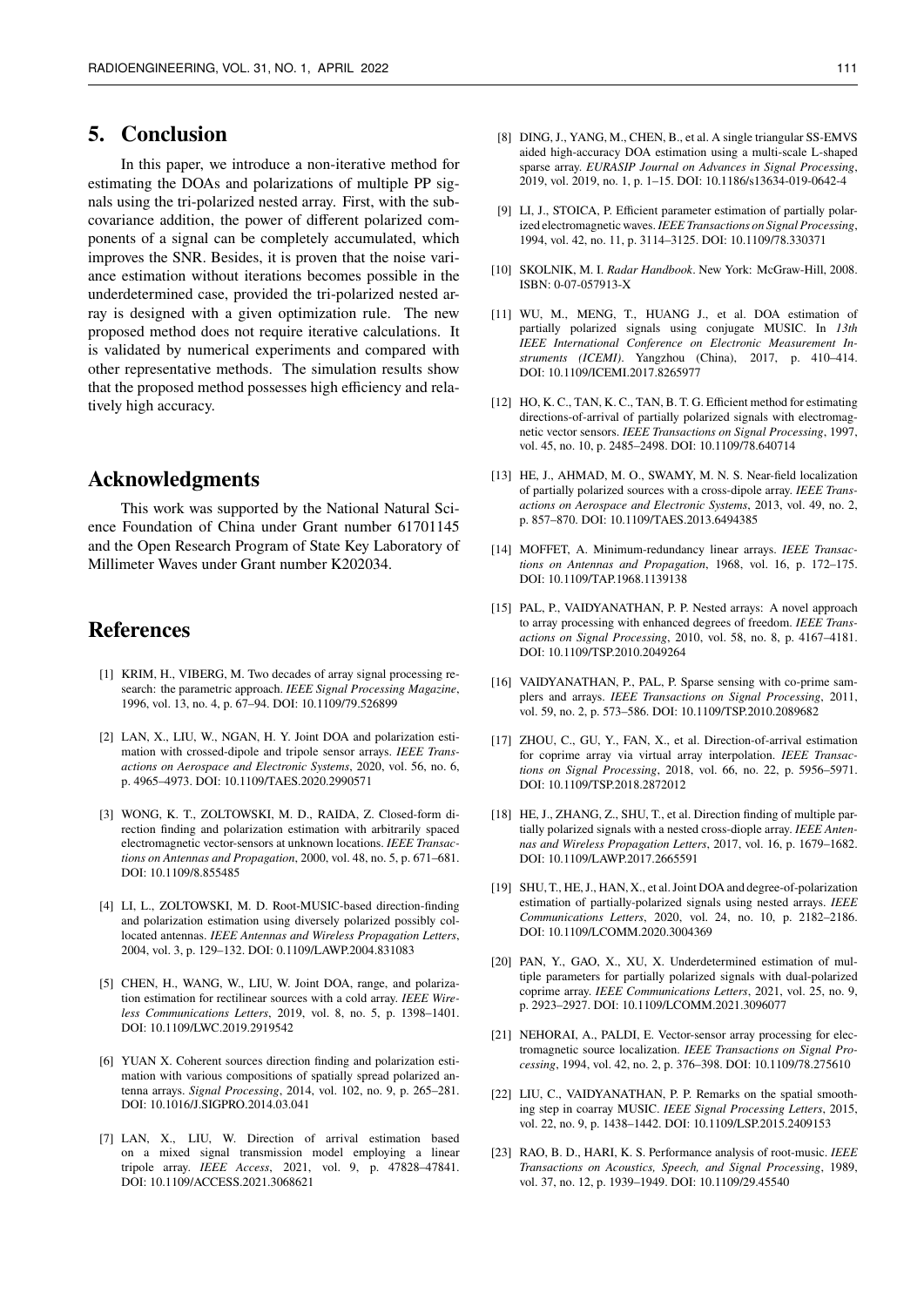# **About the Authors . . .**

**Yujian PAN** was born in 1987. He received his Ph.D. degree from National University of Defense Technology in 2015. He is currently an Associated Professor with the School of Electronics and Information, Hangzhou Dianzi University, Hangzhou, China. His main research interests include array signal processing, radar system design, radar system, and machine learning. From 2019 to 2020, he is a visiting scholar at the Department of Electrical Engineering (ESAT), KU Leuven, Belgium.

**Xiaoxin GAO** was born in 1995. She received a B.E. degree in Shijiazhuang University, Shijiazhuang, China, in 2019. She is now studying for M.S. degree in Electronics and Communication Engineering at Hangzhou Dianzi University. Her current research interest is the array signal processing.

**Xin XU** (corresponding author) was born in 1975. He received his Ph.D. degree from National University of Defense Technology in 2001. He is currently a Professor with the School of Communication Engineering, Hangzhou Dianzi University, Hangzhou, China. His main research interests include communications, signal sampling and processing.

# **Appendix A: Proof of Theorem 1**

Since the signals are uncorrelated,  $\mathbf{R}_s$  is a block diagonal matrix, and each submatrix on the diagnoal is called the coherency matrix, which has dimension  $2 \times 2$ . For a PP signal, its coherency matrix has rank 2. So,  $\mathbf{R}_s$  has full rank, which means the covariance matrix  $\mathbf{R}_s$  is positive definite. Thus, we can find an invertible matrix **Q** satisfying  $\mathbf{R}_s = \mathbf{Q}\mathbf{Q}^{\text{H}}$ . Then we have

$$
rank(BR_sB^H) = rank(BQQ^HB^H)
$$
  
=rank(BQ) (A1)  
=rank(B).

Since  $\mathbf{B}_{\cdot,k} = \mathbf{a}(\theta_k) \otimes \mathbf{C}_k$ , and exchanging rows or columns does not change the matrix rank, we have

$$
rank(\mathbf{B}) = rank \begin{pmatrix} -\mathbf{A} \\ \mathbf{D} \end{pmatrix}
$$
  
= rank(\mathbf{A}) + rank(\mathbf{D}) (A2)

where  $\mathbf{A} \in \mathbb{C}^{L \times K} = [\mathbf{a}(\theta_1), \mathbf{a}(\theta_2), \dots, \mathbf{a}(\theta_K)]$  and  $\mathbf{D}_{\cdot,k} =$  $[\sin \theta_k, -\cos \theta_k]^T \otimes \mathbf{a}(\theta_k).$ 

Because the nested array is a non-uniform array, **A** is a Vandermonde matrix with deleted rows. So, if  $K < L$ , rank(**A**)  $\le K$ , and if  $K \ge L$ , rank(**A**)  $\le L$ . Similarly, for **D**, if  $K < 2L$ , rank(**D**)  $\le K$ , and if  $K \ge 2L$ , rank(**D**)  $\le 2L$ . So, combing the rank properties of **A** and **D**, we have

rank(**B**) 
$$
\begin{cases} \leq 2K, & \text{if } K < L \\ \leq L + K, & \text{if } L \leq K < 2L \\ \leq 3L, & \text{if } K \geq 2L \end{cases}
$$
 (A3)

Therefor, according to (A1),  $\text{BR}_s\text{B}^H$  has the rank property shown in (9).

# **Appendix B: Proof of** (30)

Substituting  $(5)$  and  $(6)$  into  $(29)$ , we have

$$
\xi_{k,1} \cos(\alpha) \cos(\beta) - j\xi_{k,1} \sin(\alpha) \sin(\beta) \n- \xi_{k,2} \sin(\alpha) \cos(\beta) - j\xi_{k,2} \cos(\alpha) \sin(\beta) = 0.
$$
\n(B1)

Then, substituting

$$
\cos \alpha = \frac{e^{j\alpha} + e^{-j\alpha}}{2}, \quad \sin \alpha = \frac{e^{j\alpha} - e^{-j\alpha}}{2j}
$$
 (B2)

into (B1) and using some mathematical simplification, we have

$$
(j\xi_{k,2} + \xi_{k,1})(1 - \tan \beta)e^{j2\alpha} = (j\xi_{k,2} - \xi_{k,1})(1 + \tan \beta).
$$
 (B3)

If  $\beta \neq -\pi/4$ , dividing both sides of (B3) by 1 + tan  $\beta$ , we have j,<sup>2</sup> − ,<sup>1</sup>

$$
\tan(\pi/4 - \beta)e^{j2\alpha} = \frac{j\xi_{k,2} - \xi_{k,1}}{j\xi_{k,2} + \xi_{k,1}}.
$$
 (B4)

If  $\beta = -\pi/4$ ,  $j\xi_{k,2} + \xi_{k,1} = 0$  can be obtained from (B3). According to (B4),  $j\xi_{k,2} + \xi_{k,1} = 0$  can also lead to  $\beta = -\pi/4$ since  $\beta \in [-\pi/4, \pi/4]$ . Thus, (B4) holds for any  $\beta$ . Eventually (30) can be inferred from (B4).

# **Appendix C: CRB Derivation**

The CRB of tri-polarization configuration for PP signals that is valid under overdetermined and underdetermined cases has not been analyzed in the literature. Here, we follow [17] to derive this new CRB. The Fisher information matrix (FIM) is expressed as

$$
\text{FIM} = N \left( \frac{\partial \mathbf{r}}{\partial \Omega} \right)^{\text{H}} (\mathbf{R}^{-T} \otimes \mathbf{R}^{-1}) \left( \frac{\partial \mathbf{r}}{\partial \Omega} \right) \tag{C1}
$$

where  $\mathbf{r} = \text{vec}(\mathbf{R})$ 

$$
= (\mathbf{B}^* \otimes \mathbf{B})\text{vec}(\mathbf{R}_s) + \sigma_n^2 \text{vec}(\mathbf{I}_{3L})
$$
  
= 
$$
\sum_{k=1}^K \mathbf{V}(\theta_k) \text{vec}(\mathbf{R}_{s_k}) + \sigma_n^2 \text{vec}(\mathbf{I}_{3L})
$$
 (C2)

and  $\mathbf{V}(\theta_k) = [\mathbf{a}(\theta_k) \otimes \mathbf{C}_k]^* \otimes [\mathbf{a}(\theta_k) \otimes \mathbf{C}_k]$ .  $\Omega$  containing all the unknown parameters is defined by

$$
\mathbf{\Omega} = [\mathbf{\theta}^{\mathrm{T}}, \mathbf{\sigma}_{u}^{\mathrm{T}}, \mathbf{\sigma}_{c}^{\mathrm{T}}, \mathbf{\alpha}^{\mathrm{T}}, \mathbf{\beta}^{\mathrm{T}}, \sigma_{n}^{2}]^{\mathrm{T}},
$$
(C3)

where  $\mathbf{\sigma}_u = [\sigma_{1,u}^2, \dots, \sigma_{K,u}^2]^T$ ,  $\mathbf{\sigma}_c = [\sigma_{1,c}^2, \dots, \sigma_{K,c}^2]^T$ ,  $\boldsymbol{\alpha} = [\alpha_1, \dots, \alpha_K]^T$ , and  $\boldsymbol{\beta} = [\beta_1, \dots, \beta_K]^T$ . Then,  $\partial \mathbf{r}/\partial \Omega$ can be written as — г

$$
\frac{\partial \mathbf{r}}{\partial \Omega} = \left[ \frac{\partial \mathbf{r}}{\partial \theta_1}, \dots, \frac{\partial \mathbf{r}}{\partial \theta_K}, \frac{\partial \mathbf{r}}{\partial \sigma_{1,u}^2}, \dots, \frac{\partial \mathbf{r}}{\partial \sigma_{K,u}^2}, \frac{\partial \mathbf{r}}{\partial \sigma_{1,c}^2}, \dots, \frac{\partial \mathbf{r}}{\partial \sigma_{K,u}^2}, \frac{\partial \mathbf{r}}{\partial \sigma_{1,c}^2}, \dots, \frac{\partial \mathbf{r}}{\partial \sigma_{K,u}^2}, \frac{\partial \mathbf{r}}{\partial \sigma_{1,u}^2}, \dots, \frac{\partial \mathbf{r}}{\partial \sigma_{K,u}^2}, \frac{\partial \mathbf{r}}{\partial \sigma_{1,u}^2} \right].
$$
\n(C4)